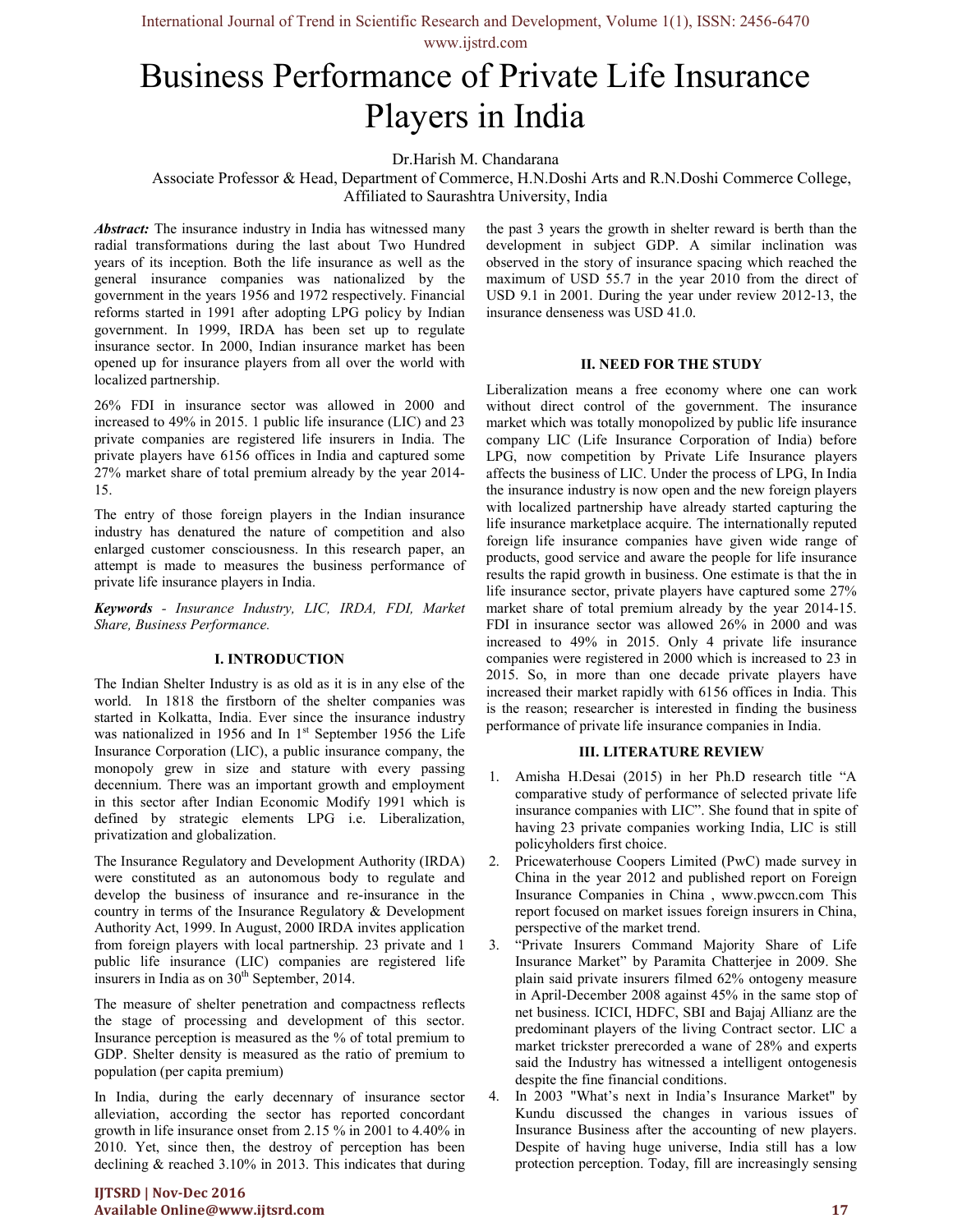# International Journal of Trend in Scientific Research and Development, Volume 1(1), ISSN: 2456-6470

## www.ijstrd.com

not meet at products but at integrated business solutions that can offer a good returns along with complete protection. Technology will also play a crucial role in aiding plan and administrating of products as surface in efforts to build a good customer relationship.

#### Objectives of the study

- 1. To appraise the business performance of private sector in life insurance industries players in terms of total life insurance premium.
- 2. To evaluate the business performance of private life insurance players in terms of new business  $-1<sup>st</sup>$  year premium.
- 3. To appraise the performance of private sector in life insurance players in terms of new business – no of policies.
- 4. To examine the market share of private life insurance companies in India.
- 5. To compare the performance of life insurance industry and private life insurance companies.

### Period of the study

The present study covers ten years from 2004-05 to 2014-15. This is the phase during which is around 27% of the Indian Insurance industry market assets captured by private shelter companies.

#### Null hypothesis

There is no much difference in trends of development of private life shelter companies and life insurance industry of India.

#### IV. DATA COLLECTION AND ANALYSIS

The learning is mainly based on inessential information which has been poised from the period reports of IRDA, IRDA journal and other literature available. A number of other online source which are related to insurance business such as bimaonline.com, irdaindia.com, licindia.com, etc have also been visited for the purpose to collect the information.

Table 1: Registered Insurers In India (As on  $31<sup>st</sup> March,2015$ )

| Type of                                                                                                                                                                                                                                                                                                                                                       | Public | Private | Total |  |
|---------------------------------------------------------------------------------------------------------------------------------------------------------------------------------------------------------------------------------------------------------------------------------------------------------------------------------------------------------------|--------|---------|-------|--|
| <b>Business</b>                                                                                                                                                                                                                                                                                                                                               | Sector | Sector  |       |  |
| Life Insurance                                                                                                                                                                                                                                                                                                                                                |        | 23      | 24    |  |
| Non-Life                                                                                                                                                                                                                                                                                                                                                      |        | 22      | 28    |  |
| Insurance                                                                                                                                                                                                                                                                                                                                                     |        |         |       |  |
| Reinsurance                                                                                                                                                                                                                                                                                                                                                   |        |         |       |  |
| Total                                                                                                                                                                                                                                                                                                                                                         |        |         | 53    |  |
| $\alpha$ $\mathbf{m}$ $\mathbf{A}$ $\mathbf{A}$ $\mathbf{B}$ $\mathbf{A}$ $\mathbf{A}$ $\mathbf{A}$ $\mathbf{A}$ $\mathbf{B}$ $\mathbf{A}$ $\mathbf{A}$ $\mathbf{B}$ $\mathbf{A}$ $\mathbf{A}$ $\mathbf{B}$ $\mathbf{A}$ $\mathbf{A}$ $\mathbf{A}$ $\mathbf{B}$ $\mathbf{A}$ $\mathbf{A}$ $\mathbf{B}$ $\mathbf{A}$ $\mathbf{A}$<br>$\Omega$<br>2011<br>n a t |        |         |       |  |

Source: IRDA Annual report -2014-15 P.No-8

#### A. Total Life Insurance Income:

Add premium income is one of the important and key indicators of the execution performance of the shelter business.

#### **Hypothesis**

| Table 2: Total Life Insurance Premium Income (in crores) |  |  |
|----------------------------------------------------------|--|--|
|                                                          |  |  |

| Financial Year | Private   | Growth over      | Insurance | Growth over      |
|----------------|-----------|------------------|-----------|------------------|
|                | Insurance | previous year    | Industry  | previous year    |
|                | Company   | business $(\% )$ |           | business $(\% )$ |
| 2004-05        | 7727.51   | 147.65           | 82854.80  | 24.31            |
| 2005-06        | 15083.54  | 95.19            | 105875.76 | 27.78            |
| 2006-07        | 28242.48  | 87.24            | 156065.32 | 47.38            |
| 2007-08        | 51561.42  | 82.57            | 201351.41 | 29.01            |
| 2008-09        | 64497.43  | 25.09            | 221785.47 | 10.15            |
| 2009-10        | 79373.06  | 23.06            | 265450.37 | 19.69            |
| $2010 - 11$    | 88165.24  | 11.08            | 291638.64 | 9.87             |
| 2011-12        | 84182.83  | (4.52)           | 287072.11 | (1.57)           |
| 2012-13        | 78398.91  | (6.87)           | 287202.49 | 0.05             |
| 2013-14        | 77340.90  | (1.35)           | 314283.20 | 9.43             |
| 2014-15        | 88433.49  | 14.32            | 328101.14 | 4.39             |

Source: IRDA Annual Reports



#### B. New Business: First Year Premium (Including Single Premium)

The measurable indicator of growing and performance of the shelter companies is –New Business in terms of First Year

Premium (Including Single Premium) income. Table -3 shows the New Business: First Year Premium (Including Single Premium) earned by Private insurance companies and insurance sector. It also presents the growth rate of New Business: First Year Premium (Including Single Premium)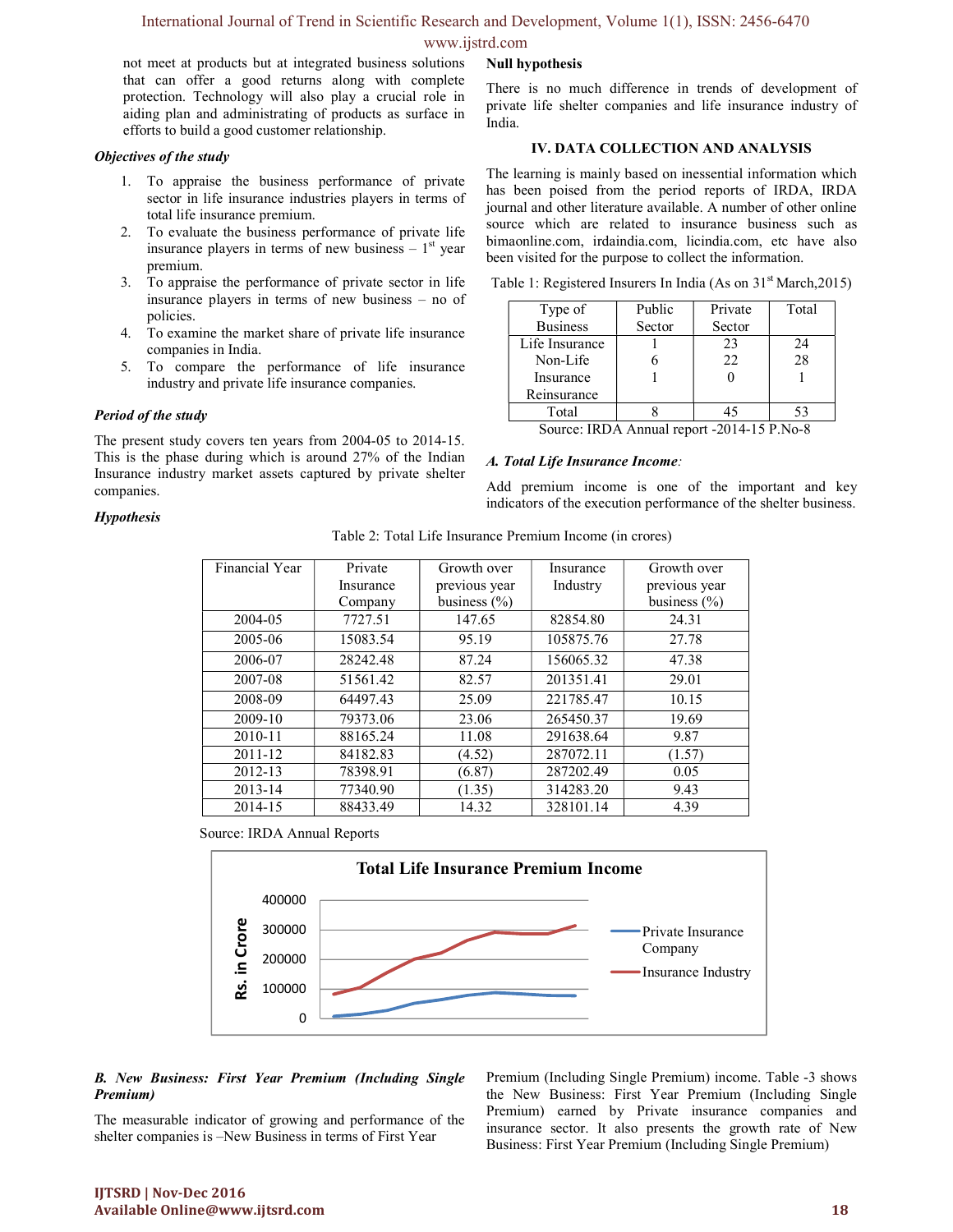# International Journal of Trend in Scientific Research and Development, Volume 1(1), ISSN: 2456-6470 www.ijstrd.com

| Financial Year             | Private Insurance<br>Company | Growth over<br>previous year<br>business $(\% )$ | Insurance<br>Industry | Growth over<br>previous year<br>business $(\% )$ |
|----------------------------|------------------------------|--------------------------------------------------|-----------------------|--------------------------------------------------|
| 2004-05                    | 5564.57                      | 127.99                                           | 26217.64              | 32.49                                            |
| 2005-06                    | 10269.67                     | 84.55                                            | 38785.54              | 47.94                                            |
| 2006-07                    | 19425.65                     | 89.16                                            | 75649.21              | 95.04                                            |
| 2007-08                    | 33715.95                     | 73.56                                            | 93712.52              | 23.88                                            |
| 2008-09                    | 34152.00                     | 1.29                                             | 87331.08              | (6.81)                                           |
| 2009-10                    | 38372.01                     | 12.36                                            | 109893.91             | 25.84                                            |
| 2010-11                    | 39385.84                     | 2.64                                             | 126398.18             | 15.02                                            |
| 2011-12                    | 32103.78                     | (18.49)                                          | 113966.03             | (9.84)                                           |
| 2012-13                    | 30749.58                     | (4.22)                                           | 107361.08             | (5.80)                                           |
| 2013-14                    | 29510.87                     | (4.03)                                           | 120319.66             | 12.07                                            |
| 2014-15                    | 34820.23                     | 17.97                                            | 113327.94             | (5.82)                                           |
| ource: IRDA Annual Reports |                              | <b>New Business - First Year Premium</b>         |                       |                                                  |
| 150000                     |                              |                                                  |                       |                                                  |

Table 3: New Business – First Year Premium (in Crores)

Source: IRDA Annual Reports



#### C. New Business: no of Policies

The fundamental indicator of development and performance of the insurance companies is –New Business in terms of no of Policies. Table - 4 shows the New Business: no of Policies sold by Private insurance companies and Insurance industry. It also presents the growth rate of New Business: no of Policies.

| Financial Year | Private Insurance<br>Company | Growth over<br>previous year | Insurance<br>Industry | Growth over<br>previous year |
|----------------|------------------------------|------------------------------|-----------------------|------------------------------|
|                |                              | business $(\% )$             |                       | business $(\% )$             |
| 2004-05        | 22.33                        | 34.62                        | 262.11                | (8.4)                        |
| 2005-06        | 38.71                        | 73.37                        | 354.62                | 35.30                        |
| 2006-07        | 79.22                        | 104.64                       | 461.52                | 30.10                        |
| 2007-08        | 132.62                       | 67.40                        | 508.74                | 10.20                        |
| 2008-09        | 150.11                       | 13.19                        | 509.23                | 0.10                         |
| 2009-10        | 143.62                       | (4.32)                       | 532.25                | 4.52                         |
| 2010-11        | 111.14                       | (22.61)                      | 481.52                | (9.53)                       |
| 2011-12        | 84.42                        | (24.04)                      | 441.93                | (8.22)                       |
| 2012-13        | 74.05                        | (12.28)                      | 441.87                | (0.01)                       |
| 2013-14        | 63.60                        | (14.11)                      | 408.72                | (7.50)                       |
| 2014-15        | 57.37                        | (9.79)                       | 259.08                | (36.61)                      |

Table - 4: New Business – no of Policies (In Lacs)

Source: IRDA Annual Reports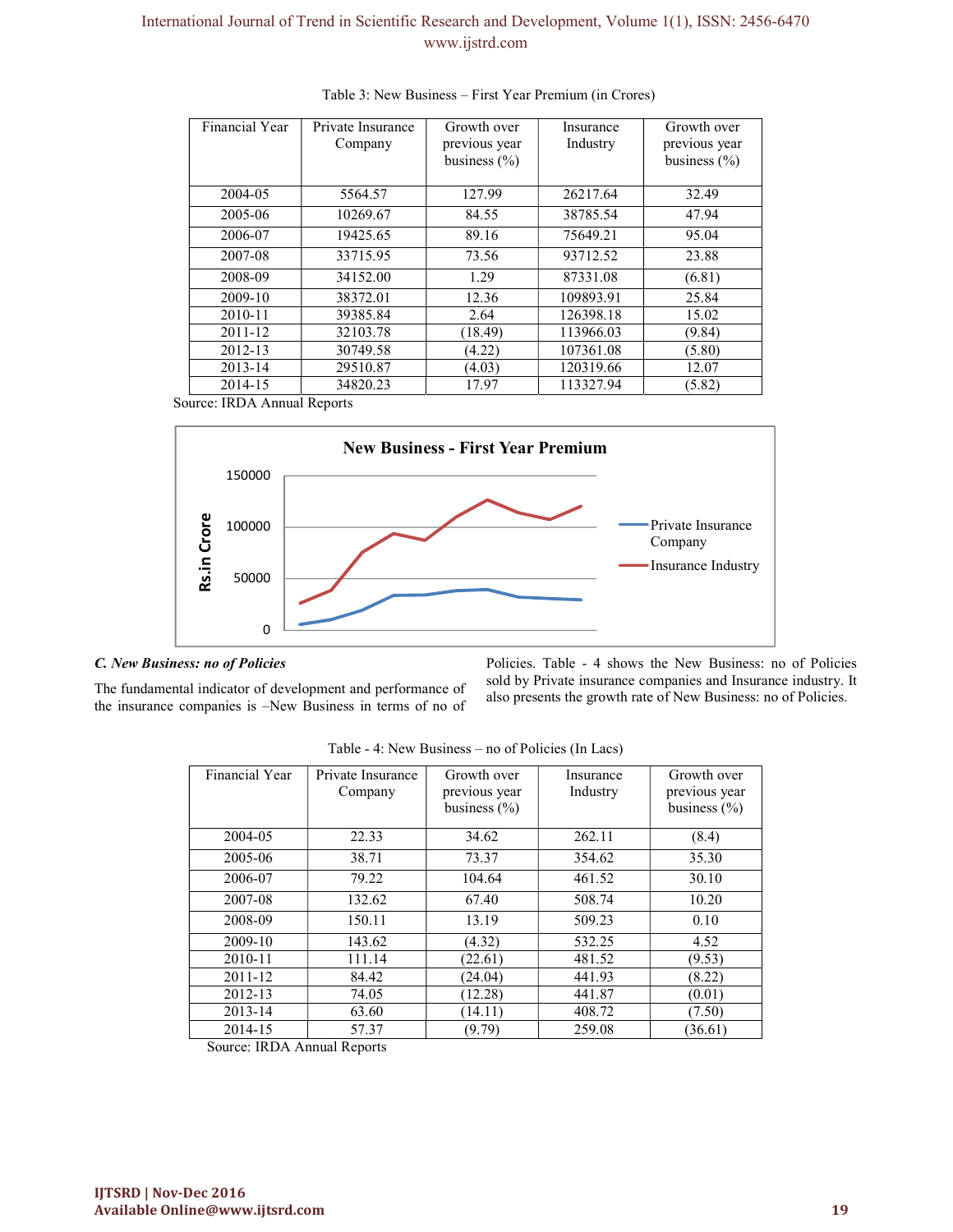International Journal of Trend in Scientific Research and Development, Volume 1(1), ISSN: 2456-6470 www.ijstrd.com



#### D. Market Share

Market acquire is also an key indicator of development and execution of the any insurance companies. Activity percentage is the percentage of assets captured by any insurance organization. A company with high market share reflects strong market value and position. Table -4 shows the Market Share (In terms of Total Premium & Renewal Premium) recorded by Private insurance companies in Indian insurance market.

| Table 4: Market Share of Private Insurance Companies (In Percentage) |  |  |
|----------------------------------------------------------------------|--|--|
|                                                                      |  |  |

| Financial Year | In terms of Total | In terms of Renewal | In terms of First Year |
|----------------|-------------------|---------------------|------------------------|
|                | Premium           | Premium             | Premium                |
| 2004-05        | 9.33              | 3.82                | 26.59                  |
| 2005-06        | 14.24             | 7.18                | 26.48                  |
| 2006-07        | 18.10             | 10.98               | 25.65                  |
| 2007-08        | 25.60             | 16.58               | 35.98                  |
| 2008-09        | 29.08             | 22.57               | 38.88                  |
| 2009-10        | 29.90             | 26.36               | 34.92                  |
| 2010-11        | 30.23             | 29.52               | 31.15                  |
| $2011 - 12$    | 29.32             | 30.09               | 28.15                  |
| 2012-13        | 27.30             | 26.50               | 28.64                  |
| 2013-14        | 24.61             | 24.66               | 24.53                  |
| 2014-15        | 26.95             | 24.96               | 30.73                  |

Source: IRDA Annual Reports



#### Findings

- 1. From 2010-11 to 2014-15, total life insurance premium income having very low increase of private insurance companies as compared to positive growth of insurance industry.
- 2. From 2010-11 to 2014-15, first year premium (Including Single Premium) income is higher increase of private insurance companies as compared to insurance industry.
- 3. There is a sharp decline in New Business: Number of Policies selling of insurance industry as compared to private insurance companies.
- 4. The market share of private insurance companies reached to 30.23 % , 30.09% and 34.92% in terms of total premium, renewal premium and first year

#### IJTSRD | Nov-Dec 2016 Available Online@www.ijtsrd.com 20

premium respectively but then it declines to almost 25% in all three sectors.

#### **CONCLUSION**

- 1. Number of private insurance companies reached to 23 in one decade.
- 2. Business in all sectors rapidly increased up to 2010- 11 then down trend started which shows that Indian insurance customer's have bad experience with private companies and now they are less interested towards the private insurance companies.
- 3. Losing of market share concludes that there are some problems with private insurance companies related with insurance product, premium amount, and service quality or other.